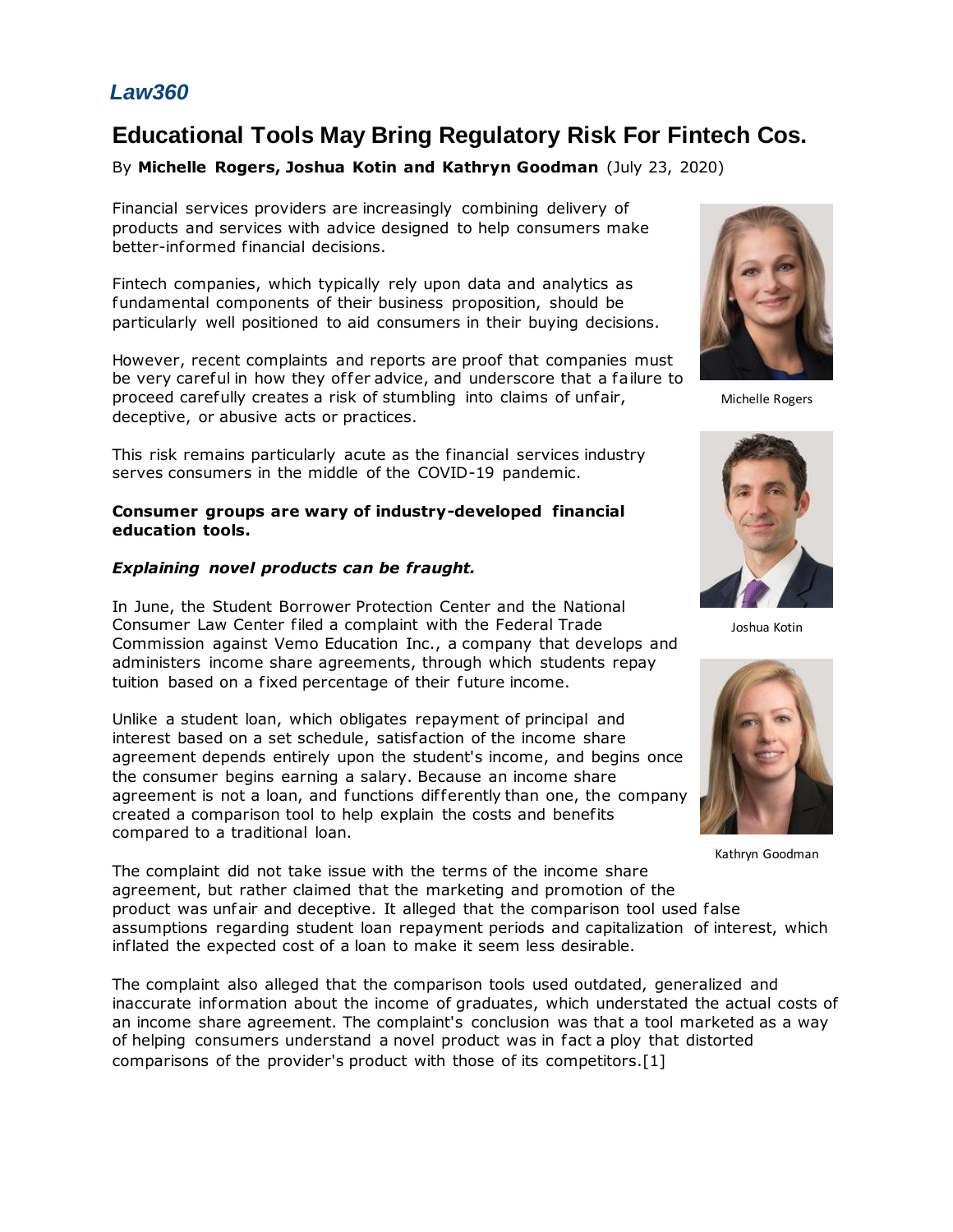Importantly, this criticism was leveled at the comparison tool despite the fact that it was not used to generate specific quotes or take an application, which themselves would have contained additional disclosures.

## *Even traditional products with novel features carry risk.*

Earlier this year, [Consumer Reports Inc.](https://www.law360.com/companies/consumer-reports-inc) sent a letter to the [Consumer Financial Protection](https://www.law360.com/agencies/consumer-financial-protection-bureau)  [Bureau](https://www.law360.com/agencies/consumer-financial-protection-bureau) warning that four fintech services it reviewed, all of which claimed to help consumers simplify or automate their financial lives, "could do more harm than good for some users," and that all had "practices that may confuse or mislead consumers."[2]

While the services advertised that they could provide personalized financial advice, and reduce costs or fees associated with financial services products, Consumer Reports claimed that fine print disclosures on their websites contradicted these representations. Furthermore, Consumer Reports claimed that the automated functions could actually lead to increased fees, or reduced overall savings.

For an act to be unfair, it must be likely to cause substantial injury to consumers, consumers must not be reasonably able to avoid the injury, and the injury must not be outweighed by countervailing benefits to consumers or competition. For an act to be deceptive, the representation must be material, and mislead, or be likely to mislead, a reasonable consumer.

Consumer Reports appears to be suggesting to the CFPB that automated savings technologies may mean the consumer cannot reasonably avoid a harm, and that fine print disclosures are insufficient to mitigate this risk  $-$  particularly where the fine print undermines a core benefit of the product.

#### **There are several ways to mitigate the risks.**

Fintech companies and other financial services providers may share laudable motivation in undertaking the task of educating consumers, but, nevertheless must consider how skeptical regulators or consumer groups will perceive their products and tools. When rolling out a product meant to be informative, providers should consider the following aspects that influence unfair, deceptive, or abusive acts or practices risk:

#### *Disclosures*

The disclosures deployed along with innovative and helpful products are critical, and should clearly and conspicuously outline the underlying assumptions that drive the information presented to the consumer. Broad disclosures and caveats that are typically very attractive to litigation counsel may actually operate to undermine the primary messages conveyed in marketing materials.

The company may be protected from litigation, but left exposed to regulatory risks rooted in federal unfair, deceptive, or abusive acts or practices prohibitions, and state unfair or deceptive acts or practices prohibitions.

#### *Comparison Features*

Tools that compare the provider and competitor products should be transparent about information sources, with any calculations well documented. In today's marketplace, base information and assumptions can quickly go stale, so all comparison tools should be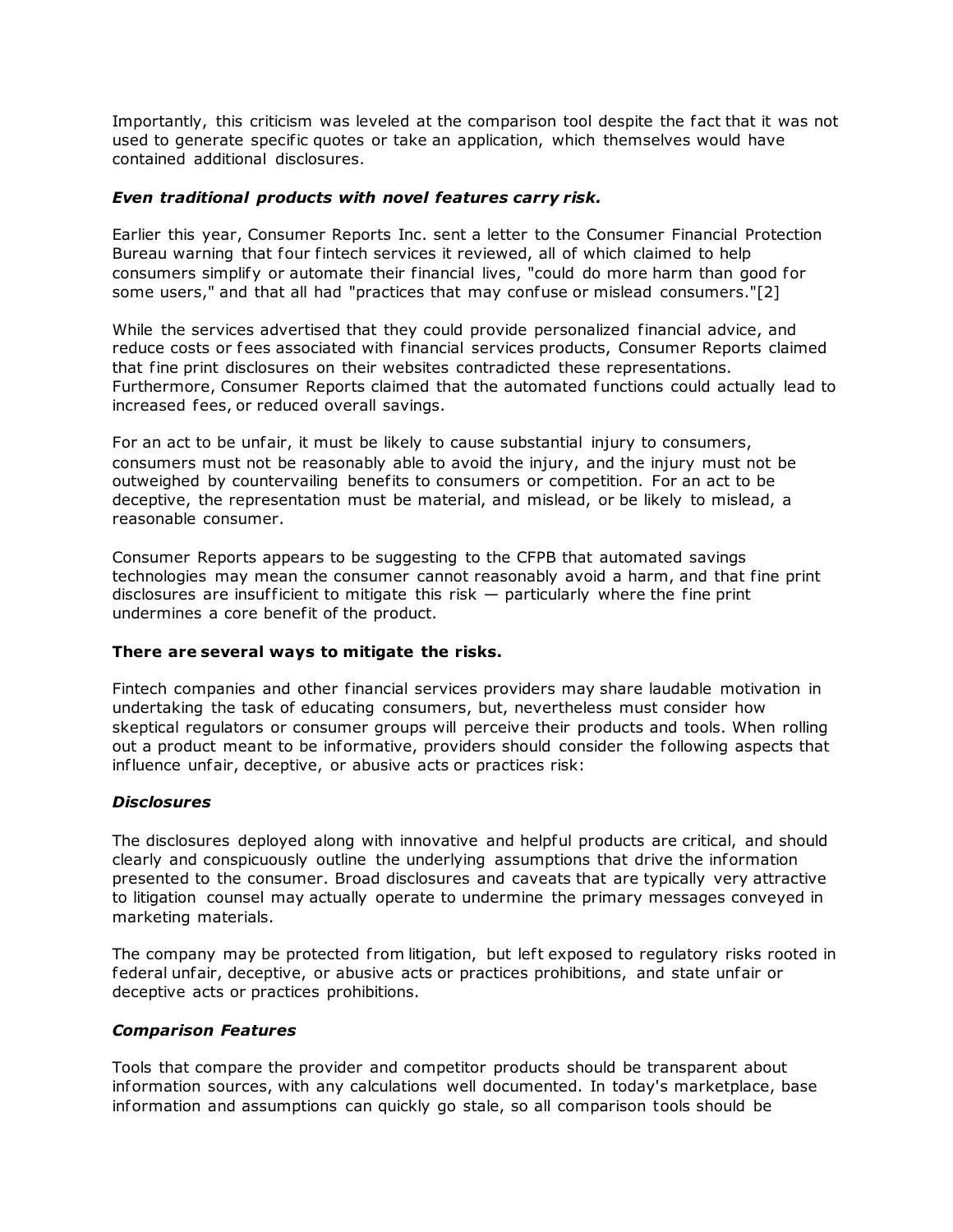reviewed routinely to ensure that data is still timely, relevant and accurate.

# *Demonstrated Efficacy*

Even where a product is designed to assist consumers with savings and or making financially sound decisions, companies should examine the impact of the product on every aspect of a consumer's financial health. This includes studying whether a product's features could inadvertently result in increased fees or costs to a consumer, or ultimately lead to less savings overall.

These considerations can help shape product disclosures, as well as marketing materials, to ensure that messaging is accurate and fair.

#### *Compliance Management System*

Often the best defense to a complaint or enforcement action is a comprehensive compliance management system that includes a documented process for continually evaluating marketing materials and products to ensure compliance with federal and state law. Effective systems help companies address issues before they arise, take corrective measures quickly upon detecting gaps and weaknesses post-implementation, and, when necessary, position them better to scope potential issues in response to a regulatory or enforcement inquiry.

In addition, legal, compliance and business personnel must be actively involved in the development and implementation of a product to ensure that they fully understand the regulatory risks posed and the best and most ef ficient ways to mitigate them.

## **Conclusion**

Regulators, and in particular the FTC, CFPB and state attorneys general, have long raised concerns about companies fairly comparing their products to those of competitor, and can rely upon a wealth of legal precedent to bring an investigation. As fintech companies develop new products at lightning speed to keep up in the competitive marketplace, companies will be well served to continually consider the regulatory risks associated with each product.

Learning from past and current actions  $-$  and integrating risk detection and prevention functions into product development  $-$  will help protect fintech companies from regulatory risk and enforcement actions, thus freeing up capital to invest in more products and services.

*[Michelle Rogers](https://buckleyfirm.com/people/michelle-l-rogers) and [Joshua Kotin](https://buckleyfirm.com/people/h-joshua-kotin) are partners, and [Kathryn Goodman](https://buckleyfirm.com/people/kathryn-r-goodman) is an associate, at [Buckley LLP.](https://www.law360.com/firms/buckley-llp)*

*The opinions expressed are those of the author(s) and do not necessarily reflect the views of the firm, its clients, or Portfolio Media Inc., or any of its or their respective affiliates. This article is for general information purposes and is not intended to be and should not be taken as legal advice.*

[1] In re Vemo Education, Inc., Complaint ¶ 22, [https://protectborrowers.org/wp](https://protectborrowers.org/wp-content/uploads/2020/05/Vemo-Complaint.pdf)[content/uploads/2020/05/Vemo-Complaint.pdf.](https://protectborrowers.org/wp-content/uploads/2020/05/Vemo-Complaint.pdf)